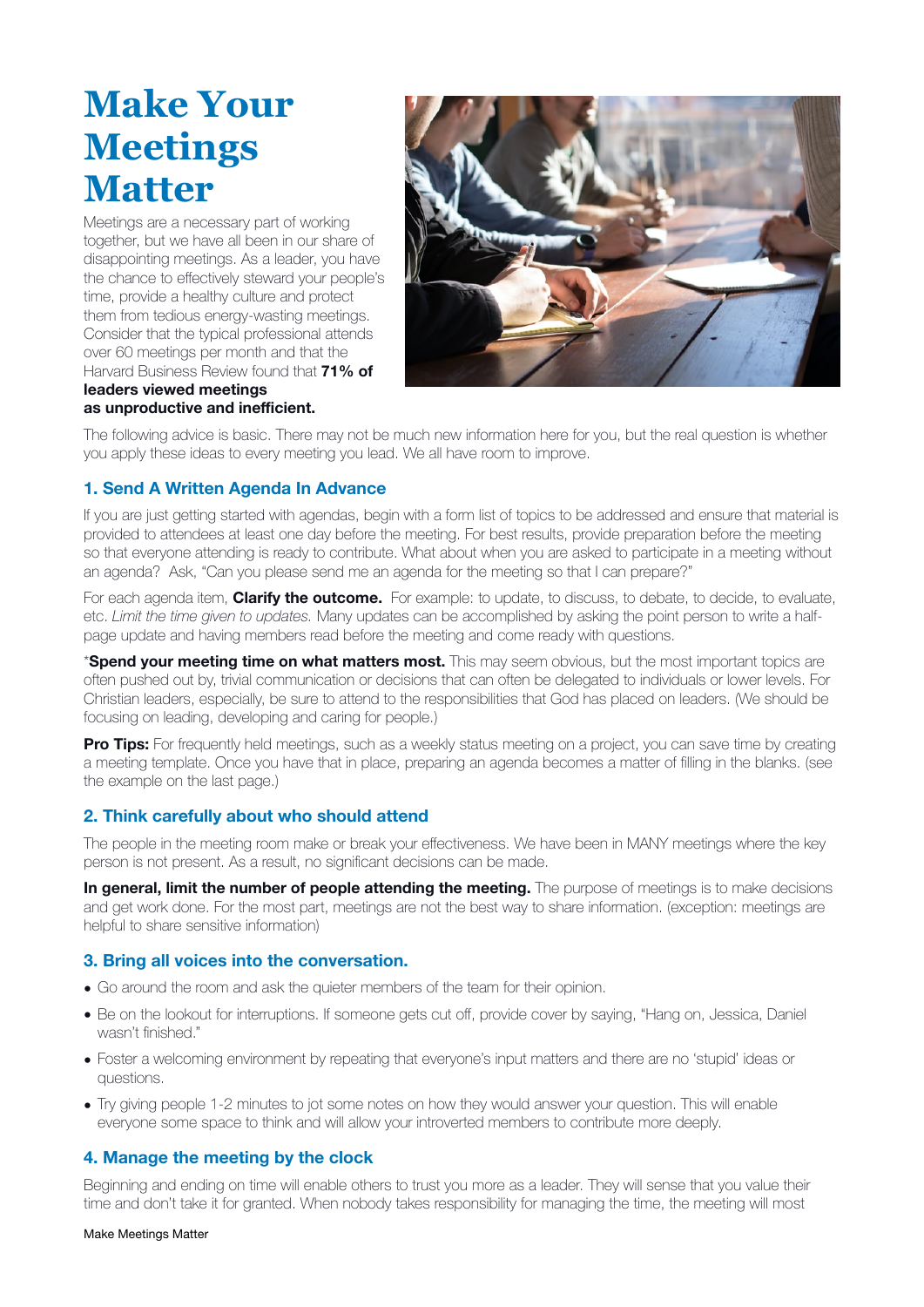certainly be careless and unfocused. On your agenda, write the time allotted for each item (see example below) and remind the responsible person how much time they have. If needed, use a timer.

**Pro Tip:** If you are running a large or complex meeting, consider asking a co-worker to serve as a timekeeper. If this topic is tricky for you, the "parking lot habit" (see below) will be helpful!

#### **5. Use the "Parking Lot" to manage off-topic discussions.**

This helpful device performs two valuable functions. First, it serves to keep the meeting focused on the stated agenda. Second, the parking lot acknowledges important points raised by attendees.

#### *As a meeting organizer, here are a few steps to use the parking lot:*

- 1. At the beginning of the meeting, explain you expect everyone to focus their discussions on the agenda. Further, explain that this rule will help the meeting stay productive and end on time.
- 2. Keep the meeting agenda document in front of you as a guide.
- 3. Go through each agenda item.
- 4. When someone raises an interesting point that does not relate to the agenda, say the following: *"Thank you for that point, Tim. However, this goes beyond the purpose of this meeting. Let me write down that item in the*  parking lot, and I will include it in the meeting notes that I will send out by email so we can explore that point at *the right time."*

**Warning**: The Parking Lot habit must be combined with the Follow Up habit if you wish to be truly effective. Otherwise, you are likely to gain a reputation for simply making a show of acknowledging other people.

#### **6. Take notes for yourself**

Taking notes in meetings is an essential skill, yet so few leaders do it. The key reason to take notes in a meeting is to record any questions or assignments that have been directed to you.

**Pro Tip:** Use a copy of the agenda and use that document to guide your note-taking. Focus on the decisions made in the meeting and items that require further investigation or action on your part.

# **7. Follow up**

For the best results, follow up within 24 hours of the meeting. This habit leads to action and accountability, leveraging the excellent meeting you lead. Sending out a meeting summary, even a few bullet points, is a most beneficial practice.

#### **Here are some possible items for follow up communication:**

- Summary notes
- Decisions made
- Team member's action steps/responsibilities
- Parking lot items
- Confirm next meeting date and time

## **8. Ask team members for feedback about the meeting.**

When was the last time you asked your followers for feedback about your team meetings? This takes courage, but nothing communicates openness and humility other than seeking honest feedback and really listening.

#### **Some questions you can ask to improve your team meetings:**

- Should this meeting be shorter / longer / more frequent / less frequent, etc.
- How can we make this meeting more effective?
- What's your favorite part about this meeting? Least favorite?

In addition to my personal experience, some of the material in this resource was gathered from various internet sites including: <http://projectmanagementhacks.com>, [https://www.forbes.com,](https://www.forbes.com)<https://digital.com/>